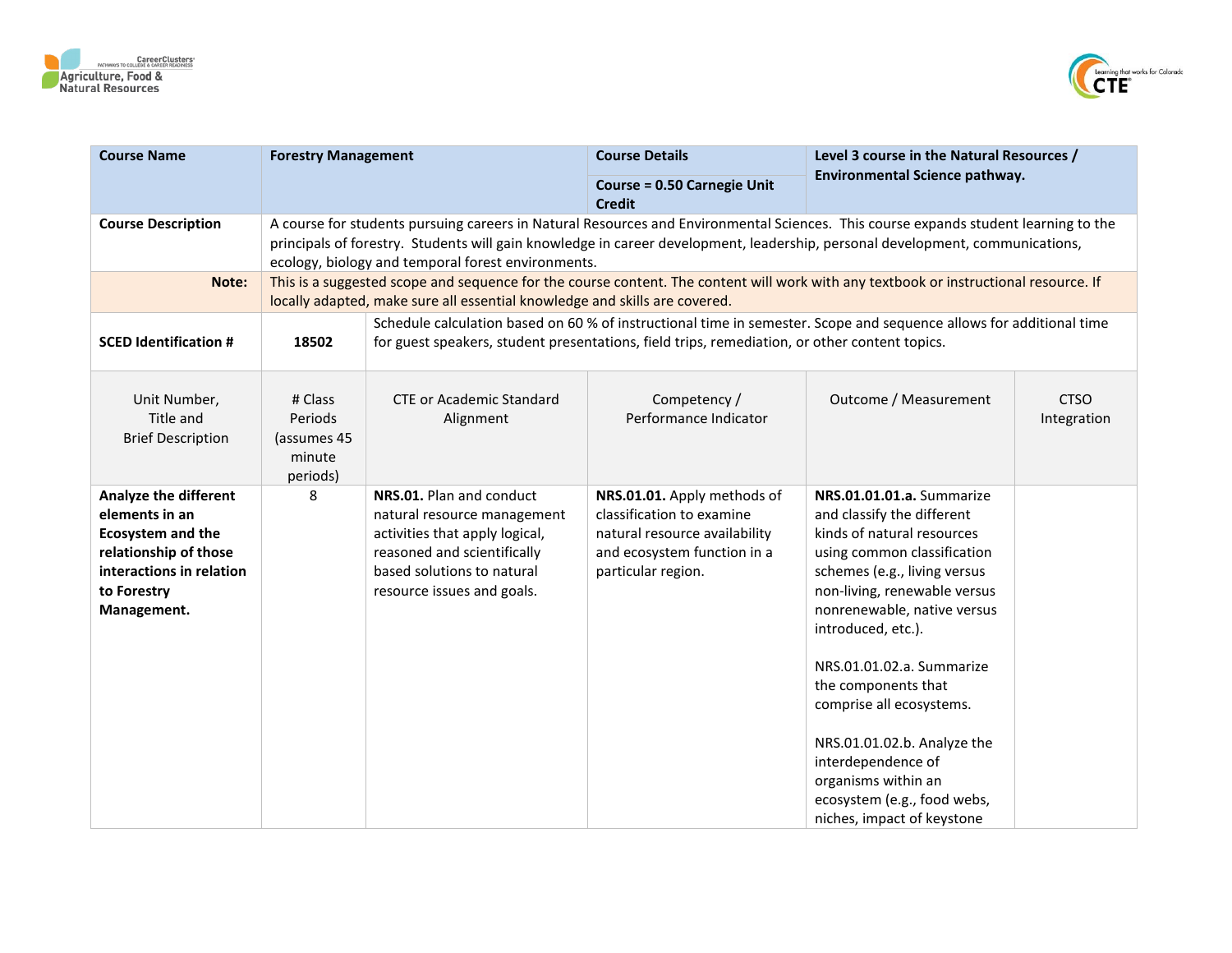



|                                                                                                             |   |                                                                                                                                                                                      |                                                                                                                                                                                      | species, etc.) and assess the<br>dependence of organisms on<br>nonliving components<br>(climate, geography, energy<br>flow, nutrient cycling, etc.).<br>NRS.01.01.02.c. Conduct<br>analyses of ecosystems and<br>document the interactions of<br>living species and non-living<br>resources. |
|-------------------------------------------------------------------------------------------------------------|---|--------------------------------------------------------------------------------------------------------------------------------------------------------------------------------------|--------------------------------------------------------------------------------------------------------------------------------------------------------------------------------------|----------------------------------------------------------------------------------------------------------------------------------------------------------------------------------------------------------------------------------------------------------------------------------------------|
|                                                                                                             |   |                                                                                                                                                                                      |                                                                                                                                                                                      | NRS.01.01.03.b. Analyze how<br>biodiversity develops through<br>evolution, natural selection<br>and adaptation; explain the<br>importance of biodiversity to<br>ecosystem function and<br>availability of natural<br>resources.                                                              |
|                                                                                                             |   |                                                                                                                                                                                      |                                                                                                                                                                                      | NRS.01.01.03.c. Evaluate<br>biodiversity in ecosystems<br>and devise strategies to<br>enhance the function of an<br>ecosystem and the availability<br>of natural resources by<br>increasing the level of<br>biodiversity.                                                                    |
| <b>Identifying different</b><br>species and variety of<br>plants and how the<br>impact on forest<br>health. | 8 | NRS.01. Plan and conduct<br>natural resource management<br>activities that apply logical,<br>reasoned and scientifically<br>based solutions to natural<br>resource issues and goals. | NRS.01.02. Classify different<br>types of natural resources in<br>order to enable protection,<br>conservation, enhancement<br>and management in a<br>particular geographical region. | NRS.01.02.01.a. Research and<br>examine the characteristics<br>used to identify trees and<br>woody plants.<br>NRS.01.02.01.b. Apply<br>identification techniques to<br>determine the species of a<br>tree or woody plant.                                                                    |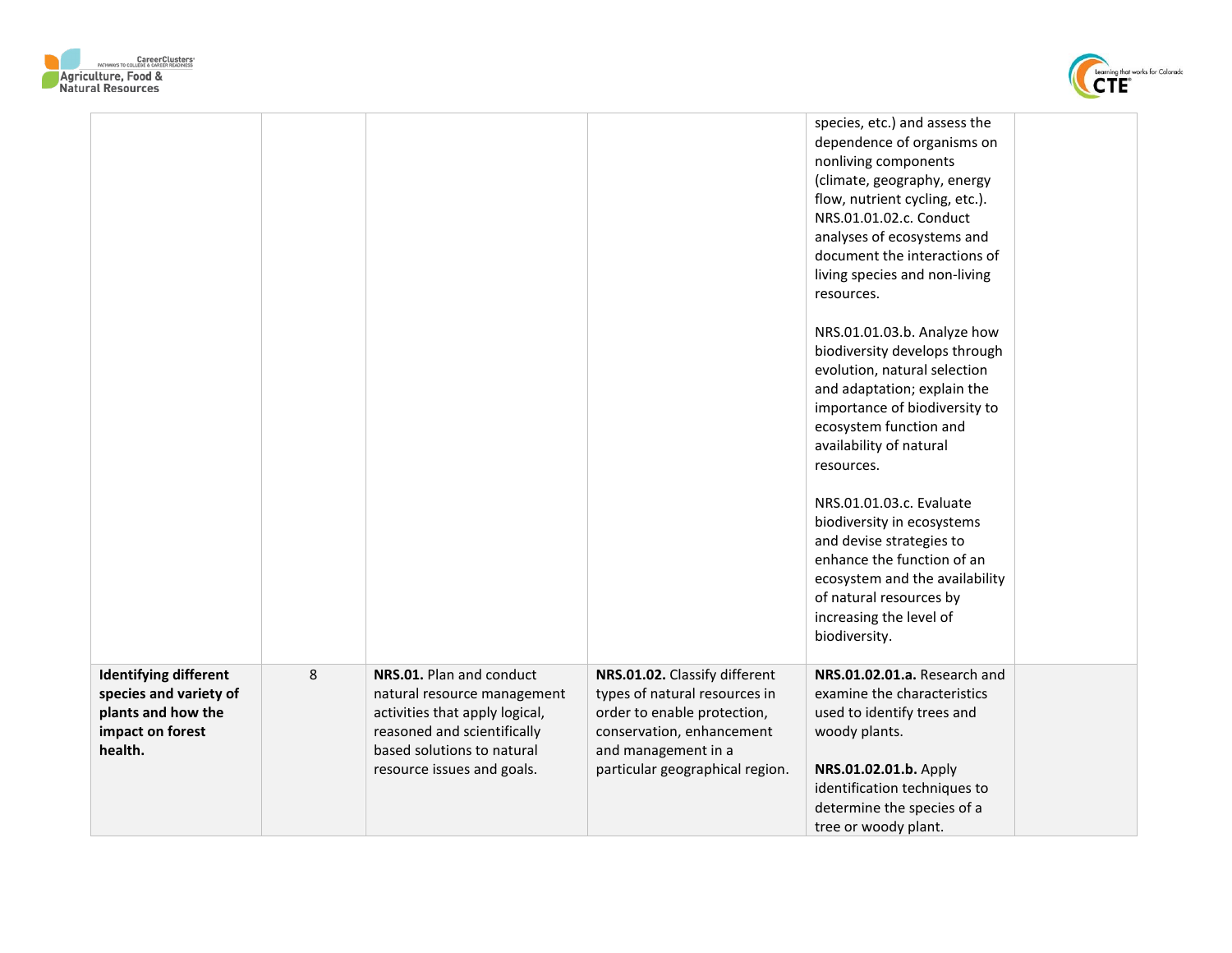



|                                                                                                   |   | NRS.04. Demonstrate<br>responsible management<br>procedures and techniques to<br>protect, maintain, enhance, and<br>improve natural resources.                                       | NRS.04.01. Demonstrate<br>natural resource protection,<br>maintenance, enhancement<br>and improvement techniques.                                                                    | NRS.01.02.01.c. Evaluate the<br>species of trees present to<br>assess the health of an<br>ecosystem (e.g., presence of<br>native versus invasive species,<br>biodiversity, etc.).<br>NRS.04.01.02.a. Identify and<br>categorize characteristics<br>of a healthy forest.<br>NRS.04.01.02.b. Assess and<br>apply the methods used to<br>improve a forest stand.<br><b>NRS.04.01.02.c.</b> Create a<br>timber stand improvement<br>plan for a forest.            |  |
|---------------------------------------------------------------------------------------------------|---|--------------------------------------------------------------------------------------------------------------------------------------------------------------------------------------|--------------------------------------------------------------------------------------------------------------------------------------------------------------------------------------|---------------------------------------------------------------------------------------------------------------------------------------------------------------------------------------------------------------------------------------------------------------------------------------------------------------------------------------------------------------------------------------------------------------------------------------------------------------|--|
| <b>Understanding the</b><br>relationship<br>biogeochemical cycles<br>impact on woodland<br>areas. | 8 | NRS.01. Plan and conduct<br>natural resource management<br>activities that apply logical,<br>reasoned and scientifically<br>based solutions to natural<br>resource issues and goals. | NRS.01.02. Classify different<br>types of natural resources in<br>order to enable protection,<br>conservation, enhancement<br>and management in a<br>particular geographical region. | NRS.01.02.05.a. Research and<br>examine the characteristics<br>used to identify non-living<br>resources (e.g., soil types,<br>climate, geography, etc.).<br>NRS.01.02.05.b. Apply<br>identification techniques to<br>determine the types of non-<br>living resources in an area.<br>NRS.01.02.05.c. Evaluate the<br>non-living resources present<br>in an area to determine the<br>best practices for improving,<br>enhancing and protecting an<br>ecosystem. |  |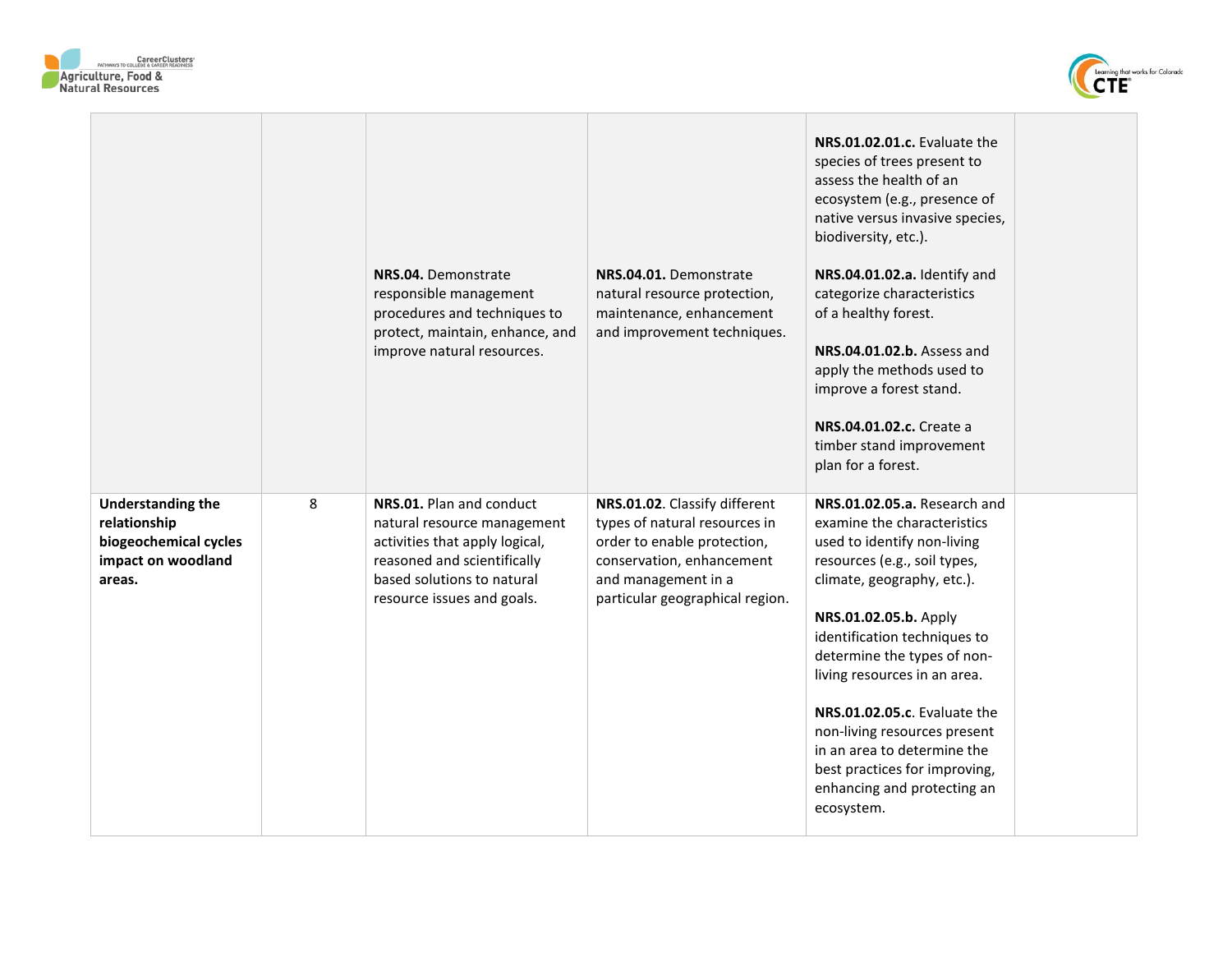



|                                                                                                     |   |                                                                                                                                                                                      | NRS.01.03. Apply ecological<br>concepts and principles to<br>atmospheric natural resource<br>systems.                                                                                | NRS.01.03.01.a. Classify<br>different kinds of<br>biogeochemical cycles and<br>the role they play in natural<br>resources systems.<br>NRS.01.03.01.b. Assess the<br>role that the atmosphere<br>plays in the regulation of<br>biogeochemical cycles.<br>NRS.01.03.01.c. Evaluate and<br>make recommendations to<br>lessen the impact of human<br>activity on the ability of the<br>atmosphere to regulate<br>biogeochemical cycles. |
|-----------------------------------------------------------------------------------------------------|---|--------------------------------------------------------------------------------------------------------------------------------------------------------------------------------------|--------------------------------------------------------------------------------------------------------------------------------------------------------------------------------------|-------------------------------------------------------------------------------------------------------------------------------------------------------------------------------------------------------------------------------------------------------------------------------------------------------------------------------------------------------------------------------------------------------------------------------------|
| <b>Understanding the</b><br>roles of resource<br>inventories and<br>populations in forestry.        | 5 | NRS.01. Plan and conduct<br>natural resource management<br>activities that apply logical,<br>reasoned and scientifically<br>based solutions to natural<br>resource issues and goals. | NRS.01.02. Classify different<br>types of natural resources in<br>order to enable protection,<br>conservation, enhancement<br>and management in a<br>particular geographical region. | NRS.01.02.06.a. Research the<br>purpose and value of<br>resource inventories and<br>population studies.<br>NRS.01.02.06.b. Apply<br>procedures for conducting<br>resource inventories and<br>population studies.<br><b>NRS.01.02.06.c.</b> Conduct an<br>assessment of the resource<br>inventories or population in a<br>given area.                                                                                                |
| <b>Understanding</b><br>different harvesting<br>methods in relationship<br>to sustainable forestry. | 8 | NRS.01. Plan and conduct<br>natural resource management<br>activities that apply logical,<br>reasoned and scientifically                                                             | NRS.01.05. Apply ecological<br>concepts and principles to<br>terrestrial natural resource<br>systems.                                                                                | NRS.01.05.03.a. Compare and<br>contrast techniques<br>associated with sustainable<br>forestry (e.g., timber stand<br>improvement, diversity                                                                                                                                                                                                                                                                                         |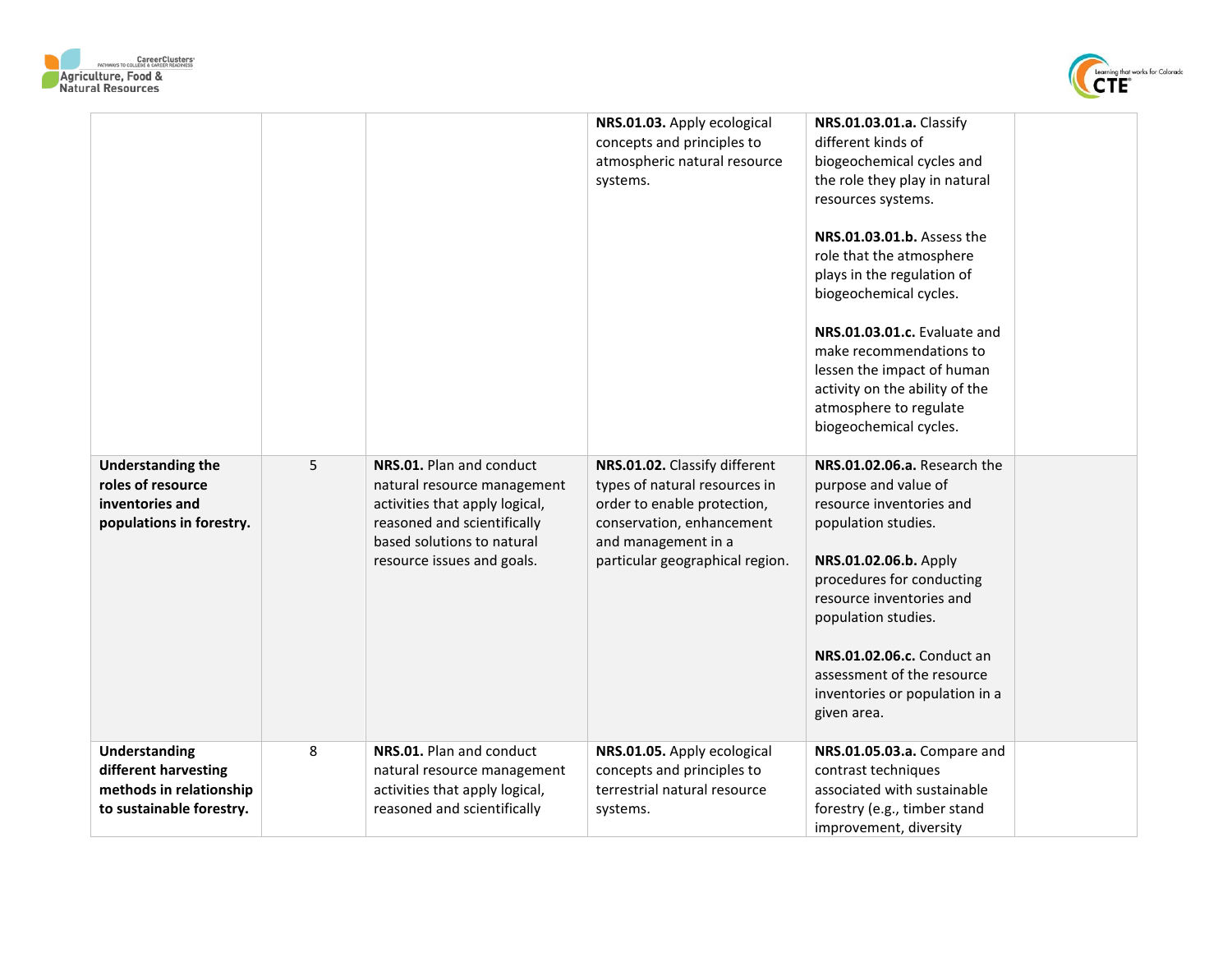



|                                                                                                                                        |   | based solutions to natural<br>resource issues and goals.<br>NRS.03. Develop plans to<br>ensure sustainable production<br>and processing of natural<br>resources. | NRS.03.01. Sustainably<br>produce, harvest, process and<br>use natural resource products<br>(e.g., forest products, wildlife,<br>minerals, fossil fuels, shale oil,<br>alternative energy, recreation,<br>aquatic species, etc.).                              | improvement, reforestation,<br>$etc.$ ).<br>NRS.01.05.03.b. Analyze a<br>forest in order to determine<br>which forestry techniques<br>would improve that habitat.<br>NRS.01.05.03.c. Devise a<br>forest management plan that<br>improves the habitat while<br>sustainably maximizing the<br>amount of timber that can be<br>harvested.<br>NRS.03.01.01.a. Summarize<br>forest harvesting methods.<br>NRS.03.01.01.b. Assess<br>harvesting methods in<br>regards to their economic<br>value, environmental<br>impact, and other factors.<br>NRS.03.01.01.c. Develop a<br>forest harvesting plan that |  |
|----------------------------------------------------------------------------------------------------------------------------------------|---|------------------------------------------------------------------------------------------------------------------------------------------------------------------|----------------------------------------------------------------------------------------------------------------------------------------------------------------------------------------------------------------------------------------------------------------|-----------------------------------------------------------------------------------------------------------------------------------------------------------------------------------------------------------------------------------------------------------------------------------------------------------------------------------------------------------------------------------------------------------------------------------------------------------------------------------------------------------------------------------------------------------------------------------------------------|--|
|                                                                                                                                        |   |                                                                                                                                                                  |                                                                                                                                                                                                                                                                | ensures economic,<br>environmental and social<br>sustainability.                                                                                                                                                                                                                                                                                                                                                                                                                                                                                                                                    |  |
| <b>Exploring the</b><br>relationship between<br><b>Government Agencies,</b><br>human interactions<br>and Forestry<br><b>Management</b> | 8 | NRS.02. Analyze the<br>interrelationships between<br>natural resources and humans.                                                                               | NRS.02.01. Examine and<br>interpret the purpose,<br>enforcement, impact and<br>effectiveness of<br>laws and agencies related to<br>natural resource management,<br>protection, enhancement and<br>improvement (e.g., water<br>regulations, game laws, historic | NRS.02.01.01.a. Distinguish<br>between the types of laws<br>associated with natural<br>resources systems.<br>NRS.02.01.01.b. Analyze the<br>structure of laws associated<br>with natural resources<br>systems.                                                                                                                                                                                                                                                                                                                                                                                      |  |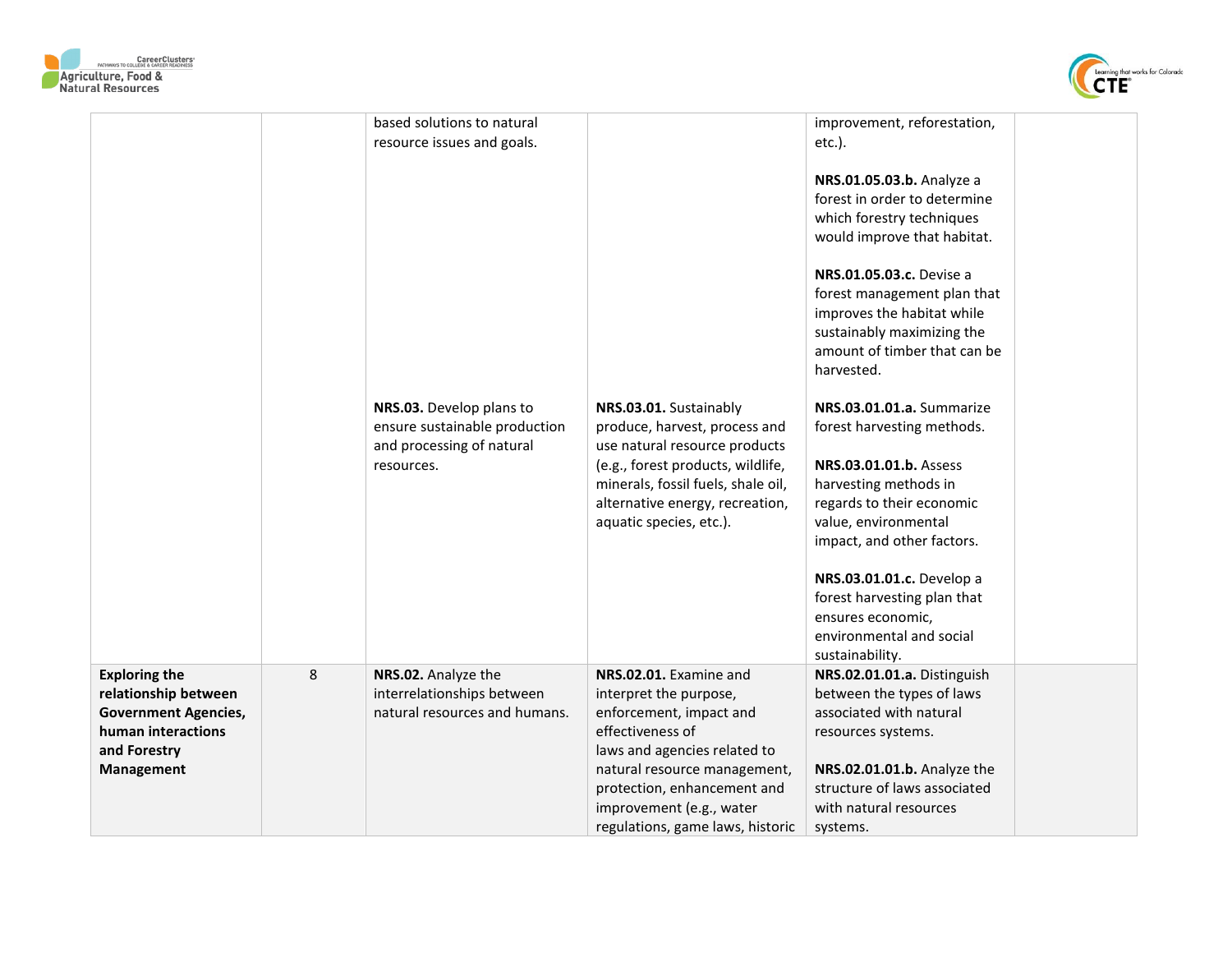



| preservation laws, |                                                        |
|--------------------|--------------------------------------------------------|
| environmental      | NRS.02.01.01.c. Evaluate the                           |
| policy, etc.).     | impact of laws associated                              |
|                    | with natural resources                                 |
|                    | systems (e.g., mitigation,                             |
|                    | water regulations, carbon                              |
|                    | emissions, game limits,                                |
|                    | invasive species, etc.).                               |
|                    |                                                        |
|                    | NRS.02.03.02.a. Research and                           |
|                    | assess how historical figures                          |
|                    | played a prominent role in                             |
|                    | shaping how natural                                    |
|                    | resources are viewed and                               |
|                    | used today (e.g., Aldo                                 |
|                    | Leopold, Teddy Roosevelt,                              |
|                    | John Muir, Rachel Carson,                              |
|                    | Gaylord Nelson, etc.).                                 |
|                    | NRS.02.03.02.b. Examine and                            |
|                    | describe the relationship                              |
|                    | between current trends in                              |
|                    | natural                                                |
|                    | resource systems and                                   |
|                    | historical figures that played a                       |
|                    |                                                        |
|                    | prominent role in shaping<br>how natural resources are |
|                    |                                                        |
|                    | viewed and used today.                                 |
|                    | NRS.02.03.02.c. Anticipate                             |
|                    | and predict how society's                              |
|                    | views and use of natural                               |
|                    | resources will continue to                             |
|                    |                                                        |
|                    | change as a result of historical                       |
|                    | figures and trends in modern                           |
|                    | society.                                               |
|                    |                                                        |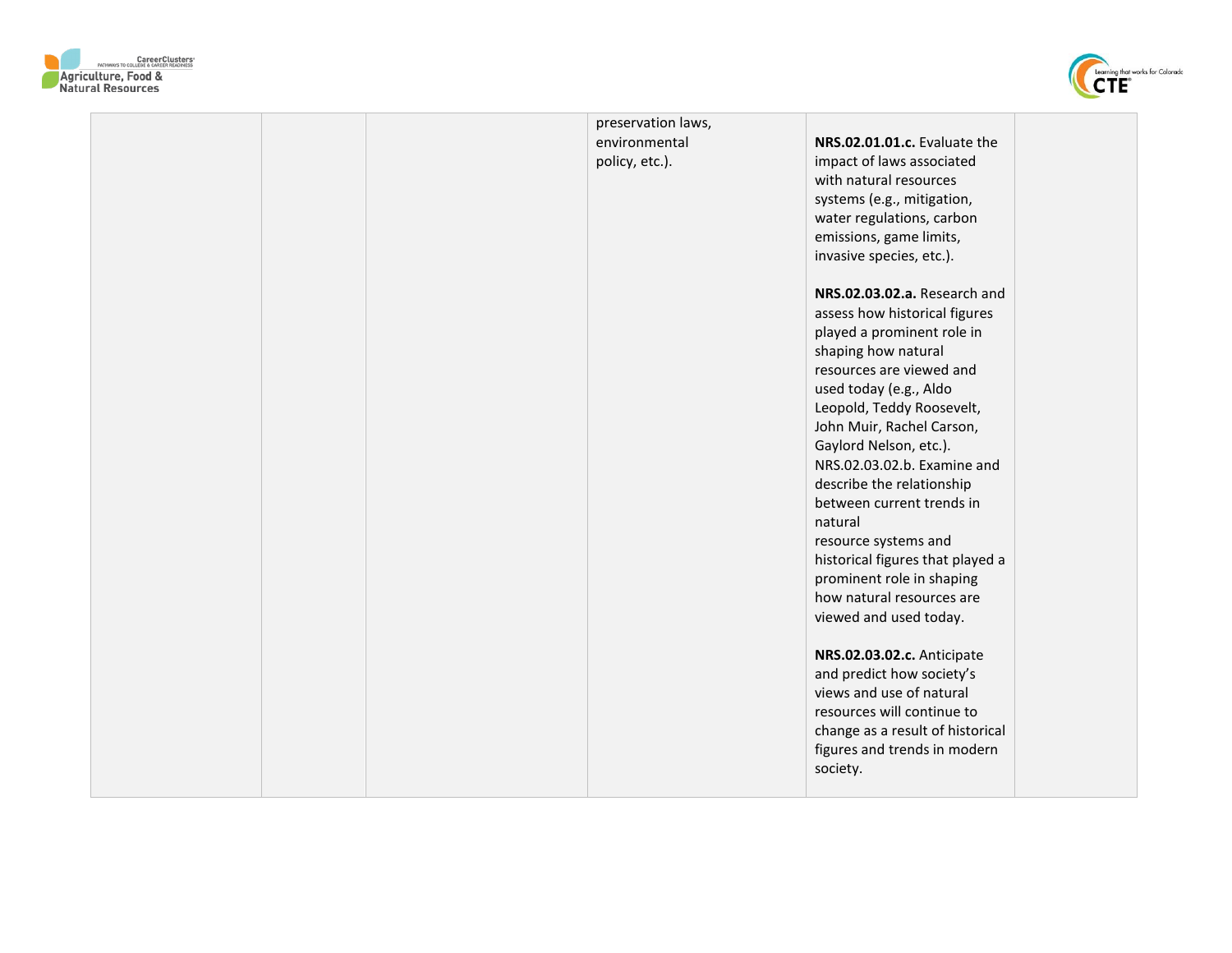



| 8<br><b>Analyzing the Economic</b> | NRS.02. Analyze the           | NRS.02.04. Examine and        | NRS.02.04.01.a. Compare and   |  |
|------------------------------------|-------------------------------|-------------------------------|-------------------------------|--|
| impact of Forestry.                | interrelationships between    | explain how economics affects | contrast how the economic     |  |
|                                    | natural resources and humans. | the use of natural resources. | value of a natural resource   |  |
|                                    |                               |                               | affects its availability.     |  |
|                                    |                               |                               |                               |  |
|                                    |                               |                               | NRS.02.04.01.b. Assess        |  |
|                                    |                               |                               | whether economic value        |  |
|                                    |                               |                               | increases or decreases the    |  |
|                                    |                               |                               | conservation, protection,     |  |
|                                    |                               |                               | improvement and               |  |
|                                    |                               |                               | enhancement of natural        |  |
|                                    |                               |                               | resources.                    |  |
|                                    |                               |                               |                               |  |
|                                    |                               |                               | NRS.02.04.01.c. Devise a plan |  |
|                                    |                               |                               | to improve the                |  |
|                                    |                               |                               | conservation, protection,     |  |
|                                    |                               |                               | improvement and               |  |
|                                    |                               |                               | enhancement of natural        |  |
|                                    |                               |                               | resources based on economic   |  |
|                                    |                               |                               | value and practices.          |  |
|                                    |                               |                               |                               |  |
|                                    |                               |                               | NRS.02.04.02.a. Research the  |  |
|                                    |                               |                               | impact of the use of natural  |  |
|                                    |                               |                               | resources on local, state and |  |
|                                    |                               |                               | national economies (e.g.,     |  |
|                                    |                               |                               | outdoor recreation, energy    |  |
|                                    |                               |                               | production, preservation,     |  |
|                                    |                               |                               | etc.).                        |  |
|                                    |                               |                               |                               |  |
|                                    |                               |                               | NRS.02.04.02.b. Assess the    |  |
|                                    |                               |                               | importance of the use of      |  |
|                                    |                               |                               | natural resources on local,   |  |
|                                    |                               |                               | state and national economies. |  |
|                                    |                               |                               |                               |  |
|                                    |                               |                               | NRS.02.04.02.c. Anticipate    |  |
|                                    |                               |                               | and predict how changes to    |  |
|                                    |                               |                               | the availability of natural   |  |
|                                    |                               |                               | resources because of human    |  |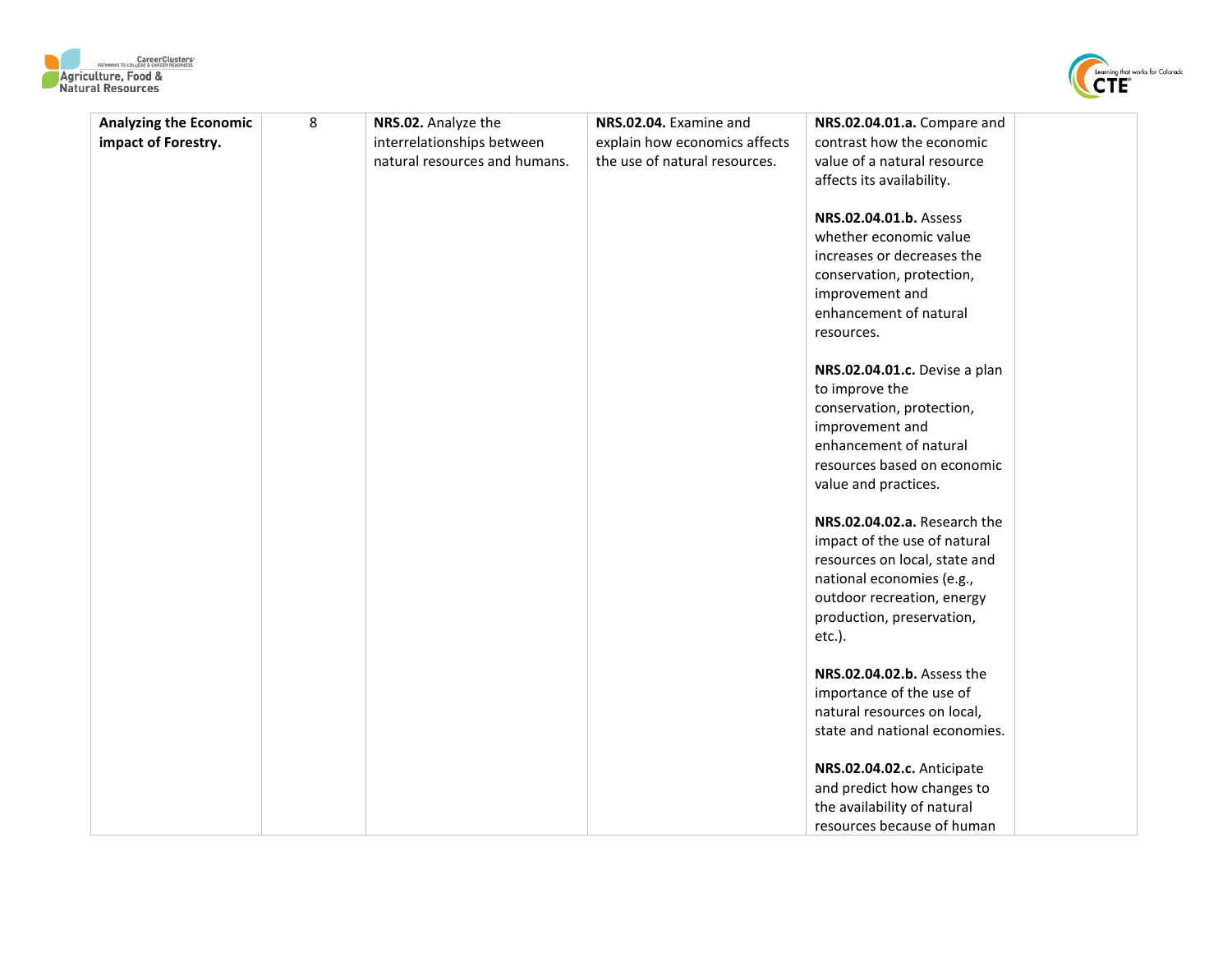



|                                                                                       |   | NRS.03. Develop plans to<br>ensure sustainable production                                                                                      | NRS.03.01. Sustainably<br>produce, harvest, process and                                                                                     | activity may impact a local,<br>state and national economy.<br>NRS.03.01.07.a. Research and<br>summarize how recreational                                                |  |
|---------------------------------------------------------------------------------------|---|------------------------------------------------------------------------------------------------------------------------------------------------|---------------------------------------------------------------------------------------------------------------------------------------------|--------------------------------------------------------------------------------------------------------------------------------------------------------------------------|--|
|                                                                                       |   | and processing of natural<br>resources.                                                                                                        | use natural resource products<br>(e.g., forest products, wildlife,<br>minerals, fossil fuels, shale oil,<br>alternative energy, recreation, | uses of natural resources can<br>be changed to improve<br>sustainability.                                                                                                |  |
|                                                                                       |   |                                                                                                                                                | aquatic species, etc.).                                                                                                                     | NRS.03.01.07.b. Assess<br>different options for<br>improving the sustainability<br>of outdoor recreation based<br>on its impact on natural                               |  |
|                                                                                       |   |                                                                                                                                                |                                                                                                                                             | resources and likelihood of<br>acceptance.<br><b>NRS.03.01.07.c.</b> Evaluate an                                                                                         |  |
|                                                                                       |   |                                                                                                                                                |                                                                                                                                             | example of outdoor<br>recreation and develop<br>suggestions for how that<br>activity can be made more                                                                    |  |
|                                                                                       |   |                                                                                                                                                |                                                                                                                                             | sustainable in a manner that<br>is acceptable to those who<br>take part in that activity.                                                                                |  |
| <b>Understanding Plant</b><br><b>Diseases and their</b><br>impact on the<br>ecosystem | 8 | NRS.04. Demonstrate<br>responsible management<br>procedures and techniques to<br>protect, maintain, enhance, and<br>improve natural resources. | NRS.04.01. Demonstrate<br>natural resource protection,<br>maintenance, enhancement<br>and improvement techniques.                           | NRS.04.01.02.a. Identify and<br>categorize characteristics of a<br>healthy forest.<br>NRS.04.01.02.b. Assess and<br>apply the methods used to<br>improve a forest stand. |  |
|                                                                                       |   |                                                                                                                                                |                                                                                                                                             | NRS.04.01.02.c. Create a<br>timber stand improvement<br>plan for a forest.                                                                                               |  |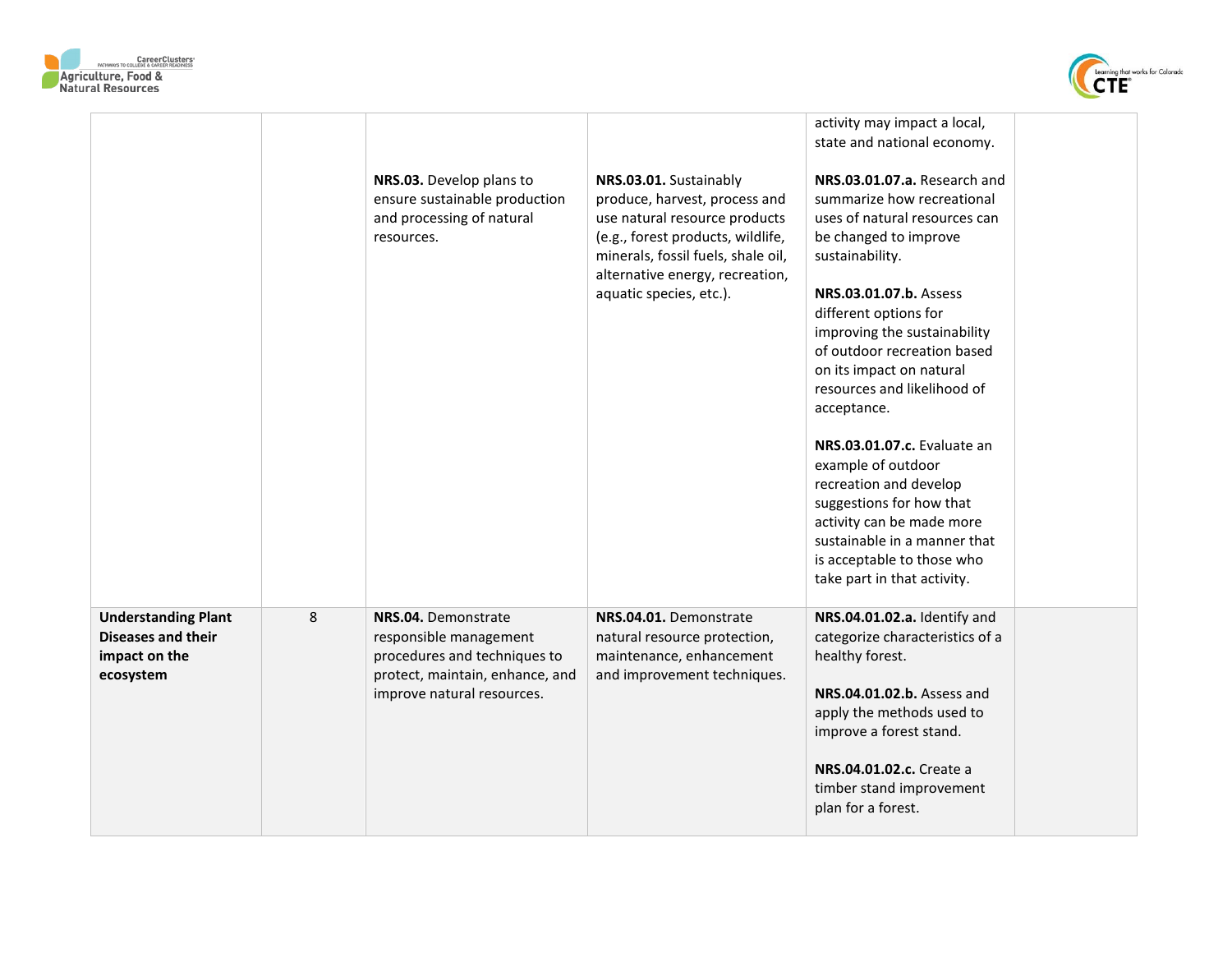



|                  |   |                        | NRS.04.02. Diagnose plant and<br>wildlife diseases and follow<br>protocols to prevent their<br>spread.     | NRS.04.02.01.a. Classify<br>causes of diseases in plants<br>and the correct authorities to<br>whom some diseases should<br>be reported.<br>NRS.04.02.01.b. Analyze a<br>plant disease based on its<br>symptoms, identify if the<br>disease needs to be reported<br>to authorities and<br>determine which authorities<br>it should be reported to.<br>NRS.04.02.01.c. Create a<br>management plan to reduce<br>infection and the spread of<br>plant diseases in natural<br>resource systems. |
|------------------|---|------------------------|------------------------------------------------------------------------------------------------------------|---------------------------------------------------------------------------------------------------------------------------------------------------------------------------------------------------------------------------------------------------------------------------------------------------------------------------------------------------------------------------------------------------------------------------------------------------------------------------------------------|
|                  |   |                        | NRS.04.03. Prevent or manage<br>introduction of ecologically<br>harmful species in a particular<br>region. | NRS.04.03.01.a. Categorize<br>harmful and beneficial<br>insects, as well as signs of<br>insect damage to natural<br>resources.                                                                                                                                                                                                                                                                                                                                                              |
|                  |   |                        |                                                                                                            | NRS.04.03.01.b. Analyze signs<br>of insect infestation,<br>identify if it needs to be<br>reported to authorities and<br>determine which authorities<br>it should be reported to.<br>NRS.04.03.01.c. Create a                                                                                                                                                                                                                                                                                |
|                  |   |                        |                                                                                                            | management plan to reduce<br>spread of harmful insects in<br>natural resource systems.                                                                                                                                                                                                                                                                                                                                                                                                      |
| Implement a fire | 4 | NRS.04. Demonstrate    | NRS.04.04. Manage fires in                                                                                 | NRS.04.04.01.a. Differentiate                                                                                                                                                                                                                                                                                                                                                                                                                                                               |
| mitigation plan  |   | responsible management | natural resource systems.                                                                                  | between desirable and                                                                                                                                                                                                                                                                                                                                                                                                                                                                       |